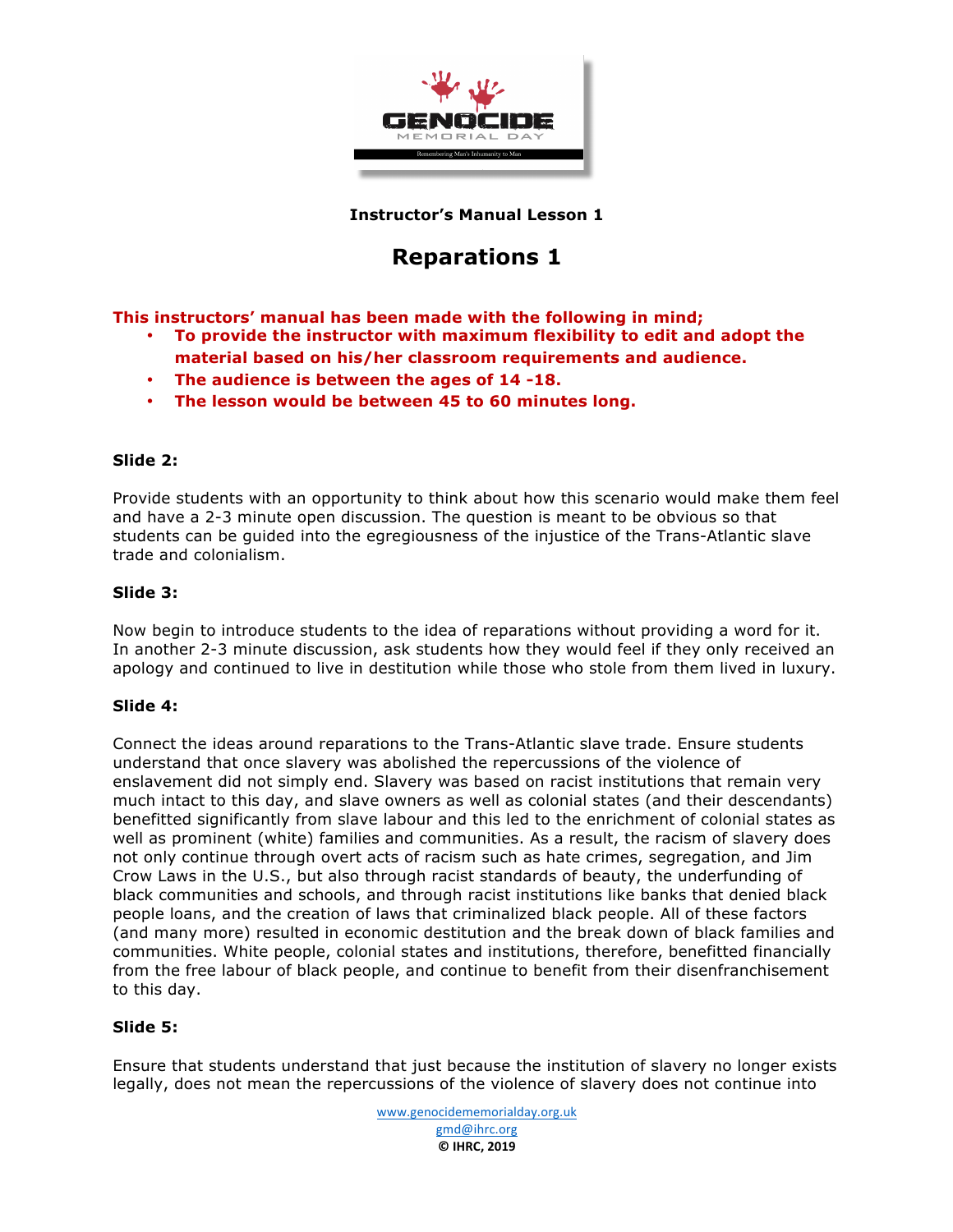the present. Therefore, apologies are necessary but there also has to be other steps taken to ensure that disenfranchised communities are provided with apologies as well as reparations and shifts in laws (so that communities of color are not disproportionately criminalized, for example).

## **Slide 6:**

Although the word "apologize" is common, allow students 1-2 minutes to think about what the word means to them. Let them write down their ideas and then ask the class to share their ideas of what it means to "apologize."

#### **Slide 7:**

Walk students through the various ways that apologies can function. Explore how apologies can be hollow unless they are followed up with concrete action, such as reparations.

#### **Slide 8:**

Introduce students to "reparations." Keep in mind that some students might not have heard of the idea of reparations before. Reparations for enslavement become particularly important because colonial states, institutions and families benefitted from enslavement (most obviously through accumulating capital from free black labor), and because the psychological, social, and economic effects of enslavement continue until the present day. This is why it is important for there to be both **materia**l and **immaterial reparations**.

#### **Slide 9**

Provide students with examples of how material reparations can be enacted, and provide some concrete examples of states or institutions that have provided material reparations.

#### **Slide 10**

Provide students with examples of immaterial reparations. These reparations can come through institutional practices and be combined with material reparations. Furthermore, they need not be mutually exclusive (such as providing material reparations that can then fund immaterial reparations such as educational projects). Such acts would not only redistribute financial resources for the descendants of enslaved peoples but it would also provide means for educating and imagining different ways of structuring society that are not based on colonial, Eurocentric, or white institutions.

#### **Slide 11**

Allow students 2-3 minutes to reflect on why both material and immaterial reparations are necessary to reconcile the history of enslavement and the Trans-Atlantic slave trade.

#### **Culminating Activity for Lesson 1.**

The instructor may provide reading materials of reparations and apologies such as *20 Questions and Answers on Reparations for Colonialism* (Chapters 13, 16, and 17) and how they connect to the history of the trans-Atlantic slave trade and enslavement.

#### **Case 1 Research Project:**

Students should research how apologies have not resulted in significant changes for Indigenous communities in Canada, the case of Africville in Canada, and/or Black